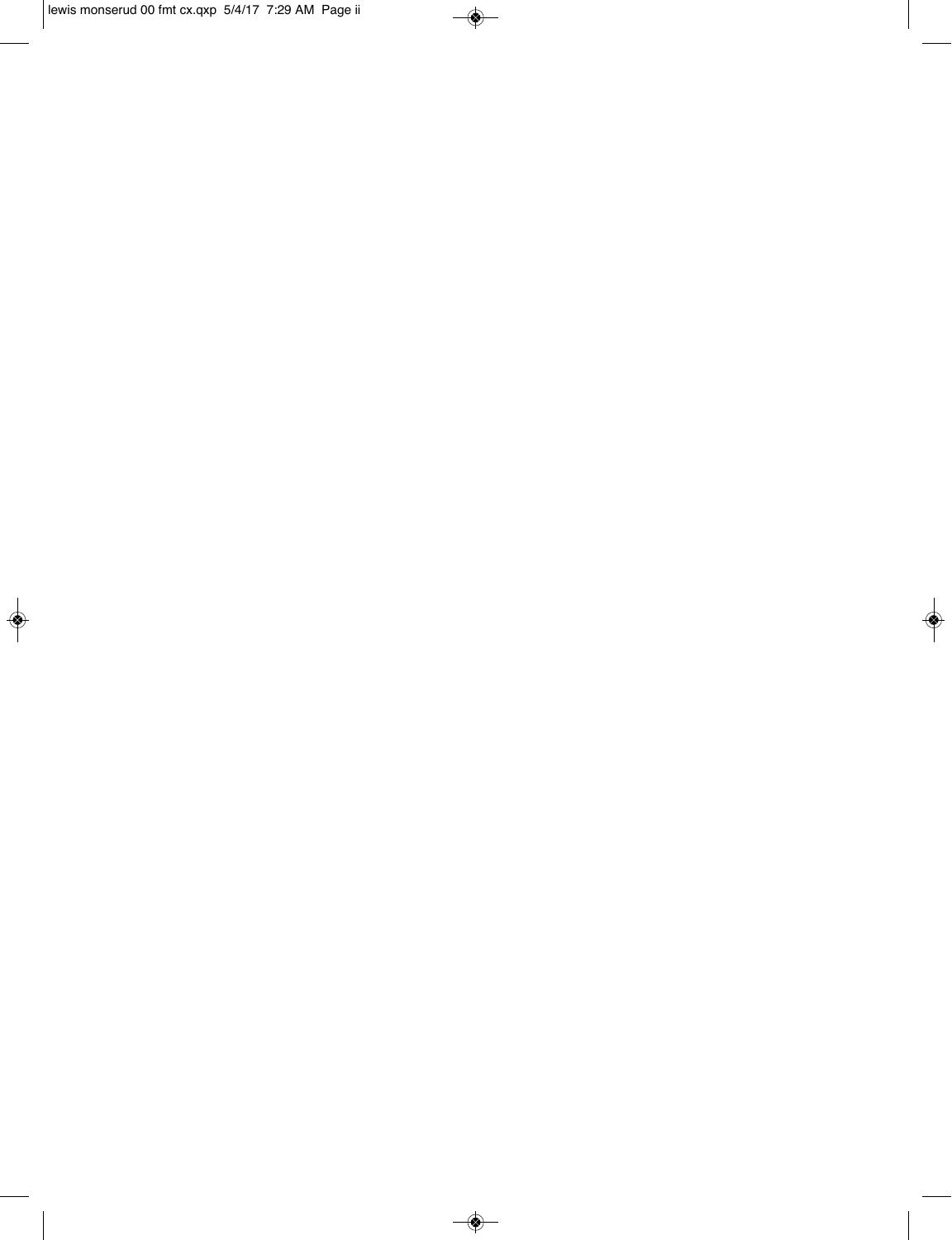## **Sales**

### **Cases and Problems**

#### **Wayne K. Lewis**

Visiting Professor of Law, New England Law | Boston PROFESSOR OF LAW EMERITUS, DePaul University College of Law

#### **Gary L. Monserud**

PROFESSOR OF LAW, New England Law | Boston

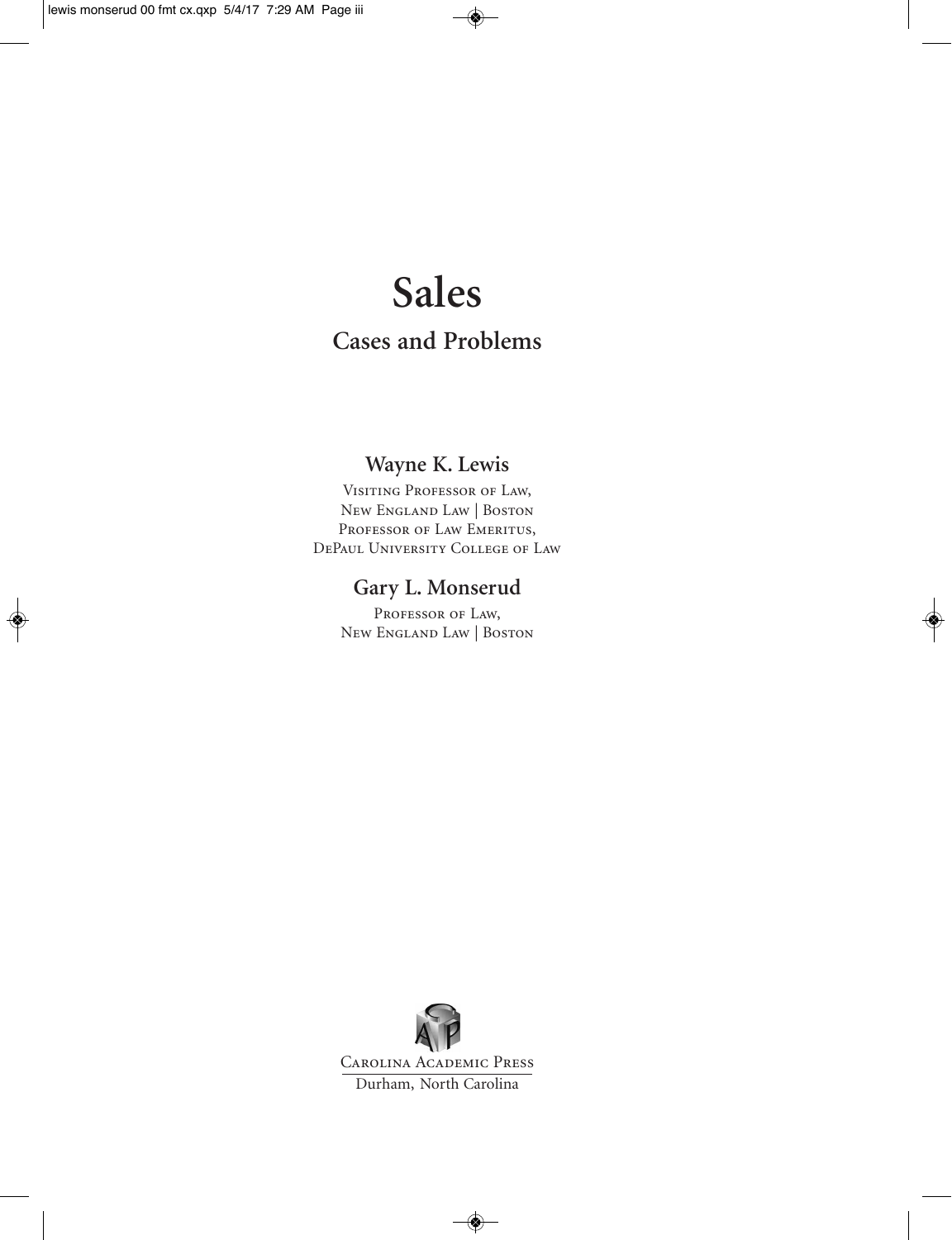Copyright © 2017 Carolina Academic Press, LLC All Rights Reserved

Hardback ISBN 978-1-5310-0158-2 E-Book ISBN 978-1-5310-0159-9 LCCN: 2017935156

Carolina Academic Press, LLC 700 Kent Street Durham, NC 27701 Telephone (919) 489-7486 Fax (919) 493-5668 www.caplaw.com

Printed in the United States of America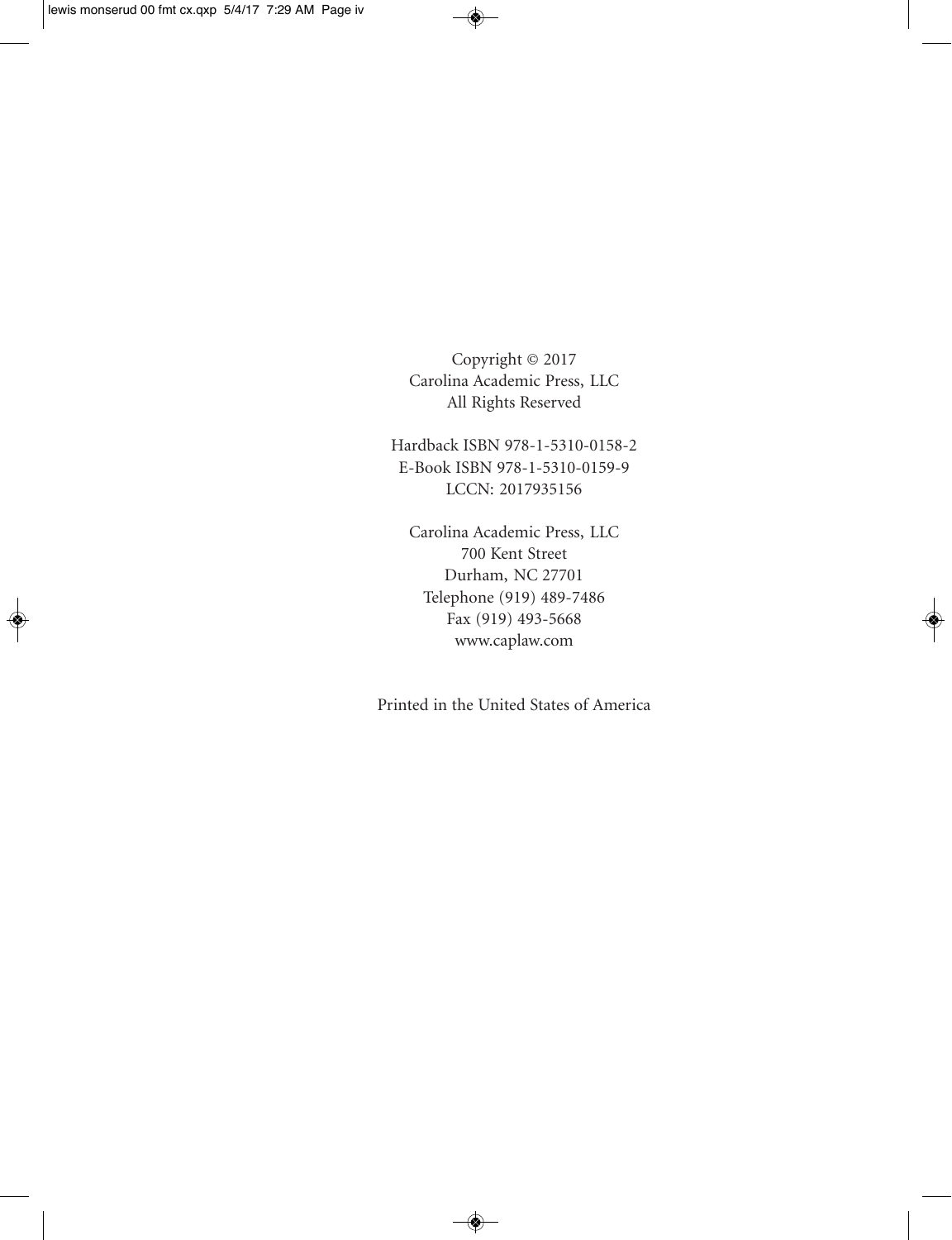#### Dedications

This book is dedicated to my dad, Marvin Lewis, who passed away in 2000. He was a non-lawyer Contract Administrator, negotiating contracts first for the Navy and then ITT Industries. I know he would have been proud of my work on this book and bet he would have read every word of it.

—Professor Wayne Lewis

This book is dedicated to my mother, Jean Ardyce Monserud, who passed away December 1, 2015. Mother was a hard-working farm wife, a school teacher for more than forty years, and my teacher for the most formative years of life. She'd be pleased that I could be a co-author of this book.

—Professor Gary Monserud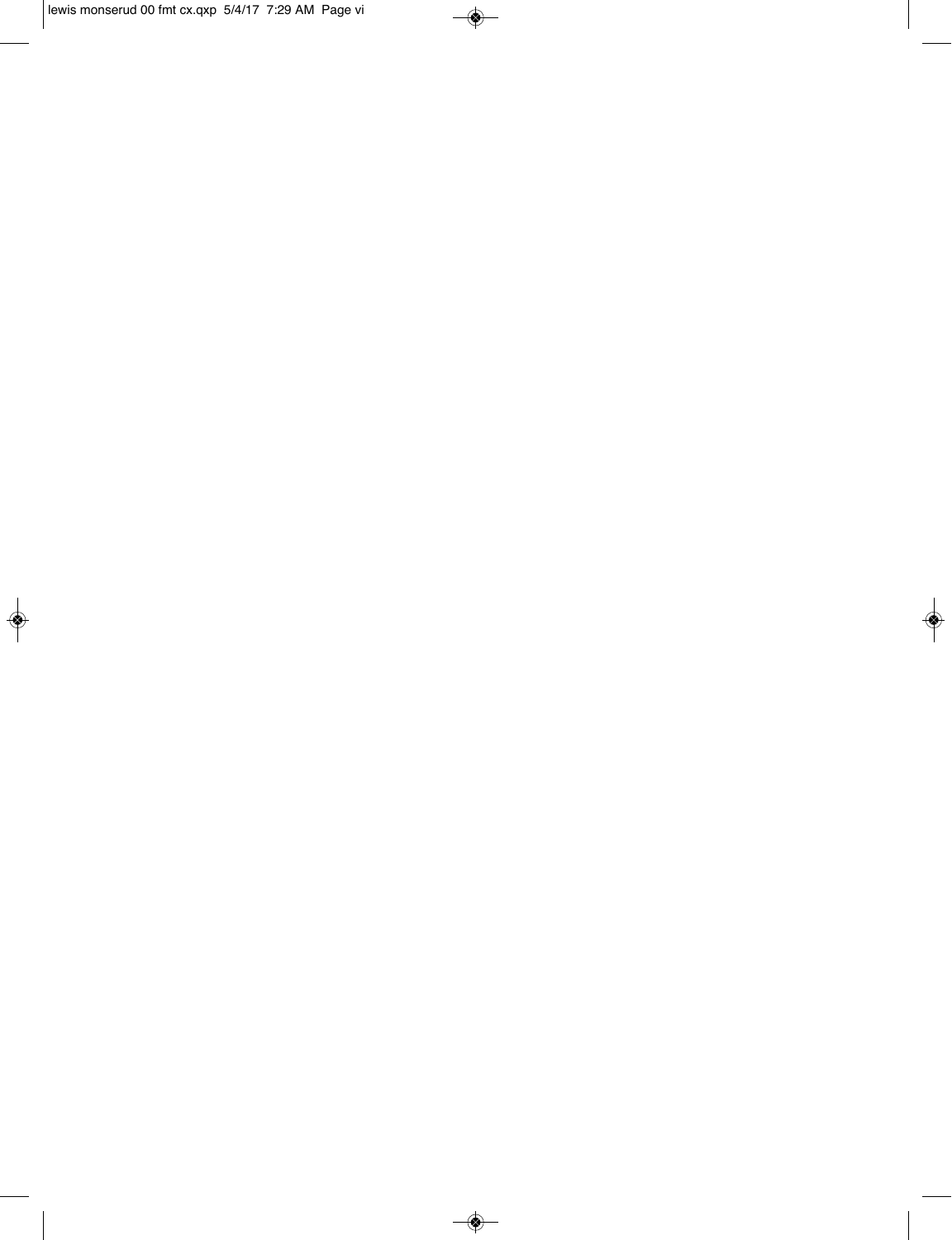## **Contents**

| Preface                                                          | xvii       |
|------------------------------------------------------------------|------------|
| Acknowledgments                                                  | <b>XXI</b> |
| Chapter $1 \cdot$ What Law Applies                               | 3          |
| Relevant Statutory Provisions to Be Covered in Chapter 1         | 5          |
| Scope of Article 2                                               | 7          |
| Defining "Goods" and "Transactions"                              | 7          |
| PROBLEM 1-1                                                      | 7          |
| Helvey v. Wabash County REMC                                     | 8          |
| Singer Co. v. Baltimore Gas & Electric Co.                       | 10         |
| Transactions Involving Goods and Services                        | 13         |
| Does It Really Make Any Difference What Law Is Applied?          | 13         |
| Epstein v. Giannattasio                                          | 14         |
| Newmark v. Gimbel's Inc.                                         | 16         |
| How Do the Courts Determine What Law to Apply in a               |            |
| Hybrid Transaction Case?                                         | 19         |
| The Predominant Purpose Test                                     | 19         |
| PROBLEM 1-2                                                      | 20         |
| The Gravamen Test                                                | 20         |
| Anthony Pools v. Sheehan                                         | 20         |
| PROBLEM 1-3                                                      | 26         |
| PROBLEM 1-4                                                      | 27         |
| Chapter $2 \cdot$ Forming the Contract and Determining Its Terms | 29         |
| Merchants                                                        | 29         |
| PROBLEM 2-1                                                      | 31         |
| Firm Offers                                                      | 32         |
| PROBLEM 2-2                                                      | 33         |
| Offer and Acceptance                                             | 34         |
| PROBLEM 2-3                                                      | 36         |
| PROBLEM 2-4                                                      | 36         |
| PROBLEM 2-5                                                      | 37         |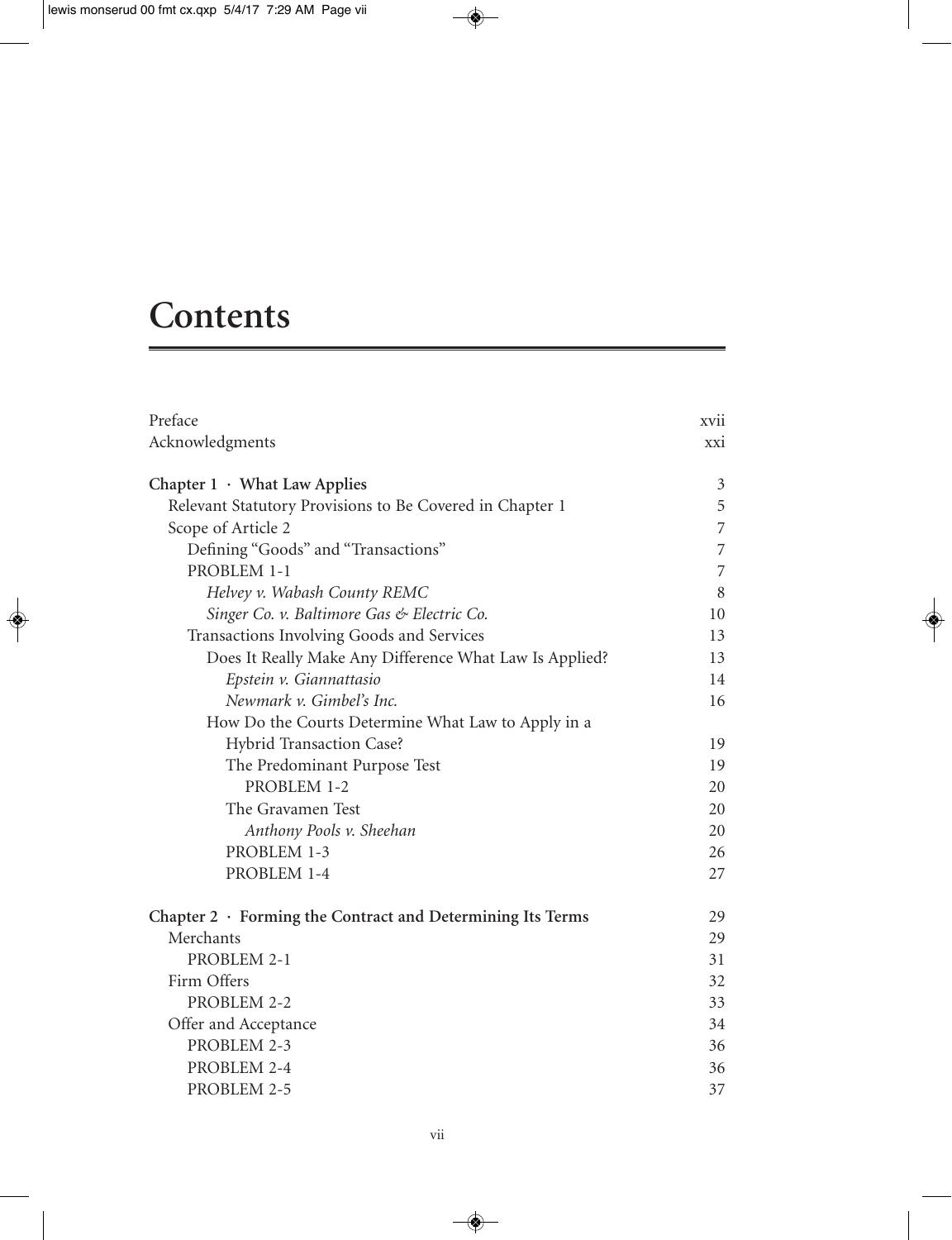| $\cdots$<br>V111 | <b>CONTENTS</b> |
|------------------|-----------------|
|                  |                 |

| Acceptance Varying Offer—The End of the Mirror Image Rule       | 38  |
|-----------------------------------------------------------------|-----|
| Dorton v. Collins & Aikman                                      | 44  |
| PROBLEM 2-6                                                     | 51  |
| PROBLEM 2-7                                                     | 51  |
| How to Treat Different Terms                                    | 51  |
| Northrop Corp. v. Litronic Industries                           | 52  |
| PROBLEM 2-8                                                     | 56  |
| Using $$2-207(3)$                                               | 56  |
| PROBLEM 2-9                                                     | 56  |
| The Gap Fillers                                                 | 57  |
| Modifications                                                   | 58  |
| PROBLEM 2-10                                                    | 60  |
| The Parol Evidence Rule                                         | 60  |
| PROBLEM 2-11                                                    | 64  |
| Columbia Nitrogen Corp. v. Royster Co.                          | 65  |
| Chapter $3 \cdot$ The Statute of Frauds and Its Exceptions      | 71  |
| The Basic Requirements of the Statute of Frauds                 | 74  |
| PROBLEM 3-1                                                     | 74  |
| PROBLEM 3-2                                                     | 75  |
| <b>Statutory Exceptions</b>                                     | 76  |
| The Written Confirmation Exception, Often Referred to as        |     |
| the Between Merchants Exception                                 | 77  |
| Bazak Int'l Corp. v. Mast Indus., Inc.                          | 78  |
| PROBLEM 3-3                                                     | 86  |
| Other Statutory Exceptions — UCC §2-201(3)                      | 87  |
| Section 2-201(3)(a): The Specially Manufactured Goods Exception | 88  |
| PROBLEM 3-4                                                     | 88  |
| Section 2-201(3)(b): The Admission Exception                    | 89  |
| Section 2-201(3)(c) The Payment or Performance Exception        | 89  |
| PROBLEM 3-5                                                     | 90  |
| PROBLEM 3-6                                                     | 90  |
| Promissory Estoppel as an Exception                             | 92  |
| PROBLEM 3-7                                                     | 92  |
| The Statute of Frauds and Modifications under UCC §2-209        | 93  |
| PROBLEM 3-8                                                     | 94  |
| Chapter 4 · Contract Terms: Warranties                          | 97  |
| Warranty of Title                                               | 97  |
| PROBLEM 4-1                                                     | 100 |
| PROBLEM 4-2                                                     | 101 |
| PROBLEM 4-3                                                     | 101 |
| <b>Express Warranties</b>                                       | 101 |
| Affirmation of Fact or a Promise                                | 102 |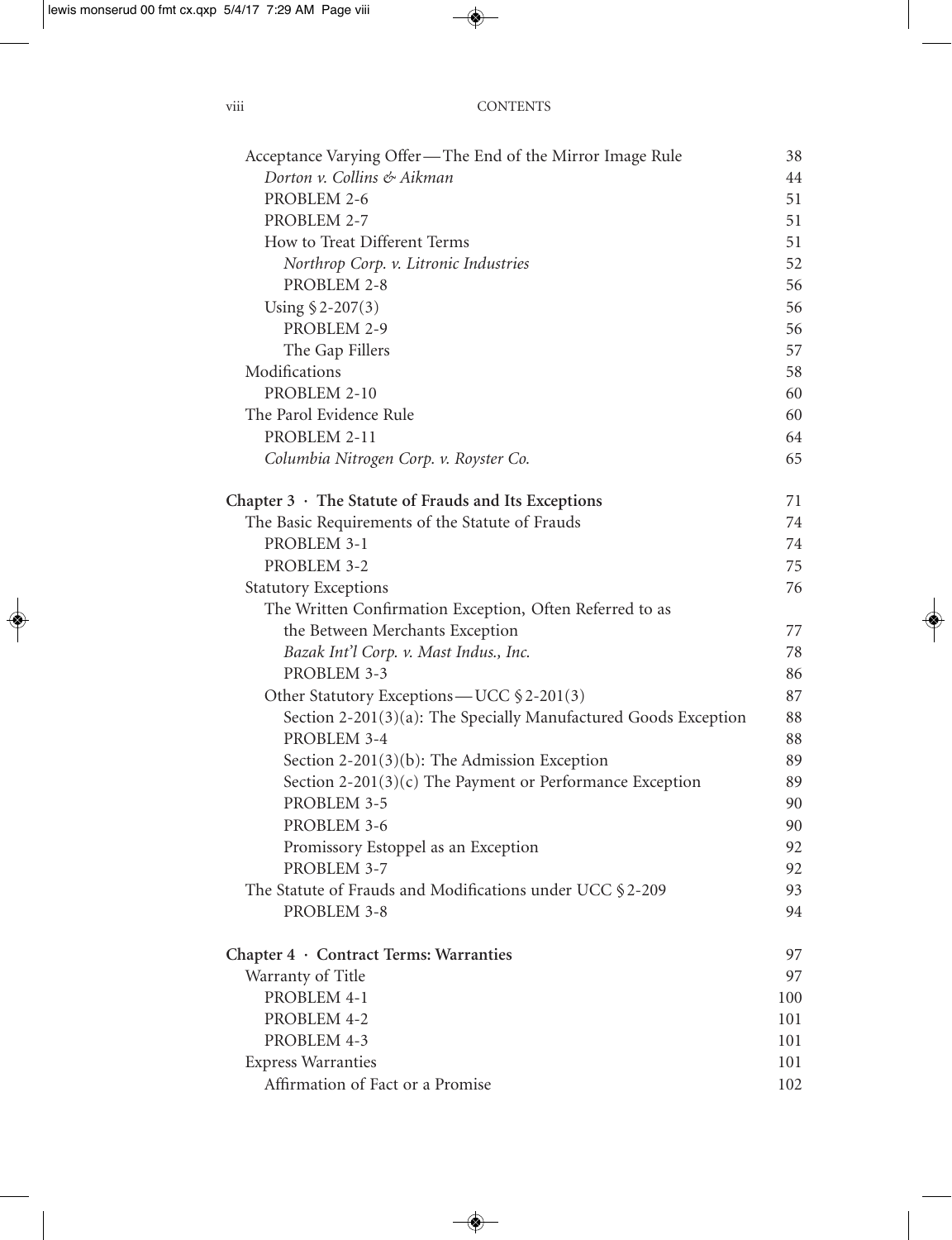| <b>CONTENTS</b> | 1X |
|-----------------|----|
|                 |    |

| The Fact-Opinion Dichotomy                                    | 103 |
|---------------------------------------------------------------|-----|
| PROBLEM 4-4                                                   | 104 |
| PROBLEM 4-5                                                   | 104 |
| Felley v. Singleton                                           | 104 |
| The "Part of the Basis of the Bargain" Requirement            | 110 |
| PROBLEM 4-6                                                   | 110 |
| PROBLEM 4-7                                                   | 111 |
| Post-Sale Representations                                     | 112 |
| PROBLEM 4-8                                                   | 112 |
| Operating Instructions                                        | 113 |
| Descriptions                                                  | 114 |
| PROBLEM 4-9                                                   | 115 |
| PROBLEM 4-10                                                  | 115 |
| PROBLEM 4-11                                                  | 116 |
| Samples or Models                                             | 117 |
| PROBLEM 4-12                                                  | 118 |
| The Implied Warranty of Merchantability                       | 118 |
| Who Is a Merchant under §2-314?                               | 121 |
| Ferragamo v. Massachusetts Bay Transportation Authority       | 121 |
| PROBLEM 4-13                                                  | 124 |
| What Counts as a Breach under §2-314?                         | 125 |
| Cases Arising from Sales of Food and Drink                    | 129 |
| Jackson v. Nestle-Beich, Inc.                                 | 130 |
| Shaffer v. Victoria Station, Inc.                             | 133 |
| PROBLEM 4-14                                                  | 135 |
| Other Merchantability Issues                                  | 137 |
| Is an otherwise effective product unmerchantable if it causes |     |
| collateral economic damage or physical injury?                | 137 |
| PROBLEM 4-15                                                  | 137 |
| Is an otherwise effective product unmerchantable because of   |     |
| aesthetic concerns?                                           | 137 |
| PROBLEM 4-16                                                  | 137 |
| Is an otherwise effective product unmerchantable due to a     |     |
| design feature that may cause safety risks?                   | 138 |
| PROBLEM 4-17                                                  | 138 |
| Is a product that causes an allergic reaction in a limited    |     |
| number of persons unmerchantable?                             | 139 |
| PROBLEM 4-18                                                  | 139 |
| The Implied Warranty of Fitness for a Particular Purpose      | 141 |
| Comparing the Implied Warranty Provisions                     | 142 |
| The Nature of the Warranty                                    | 142 |
| Crysco Oilfield Servs., Inc. v. Hutchison-Hayes Int'l, Inc.   | 142 |
| PROBLEM 4-19                                                  | 145 |
| Who Can Make the Warranty                                     | 146 |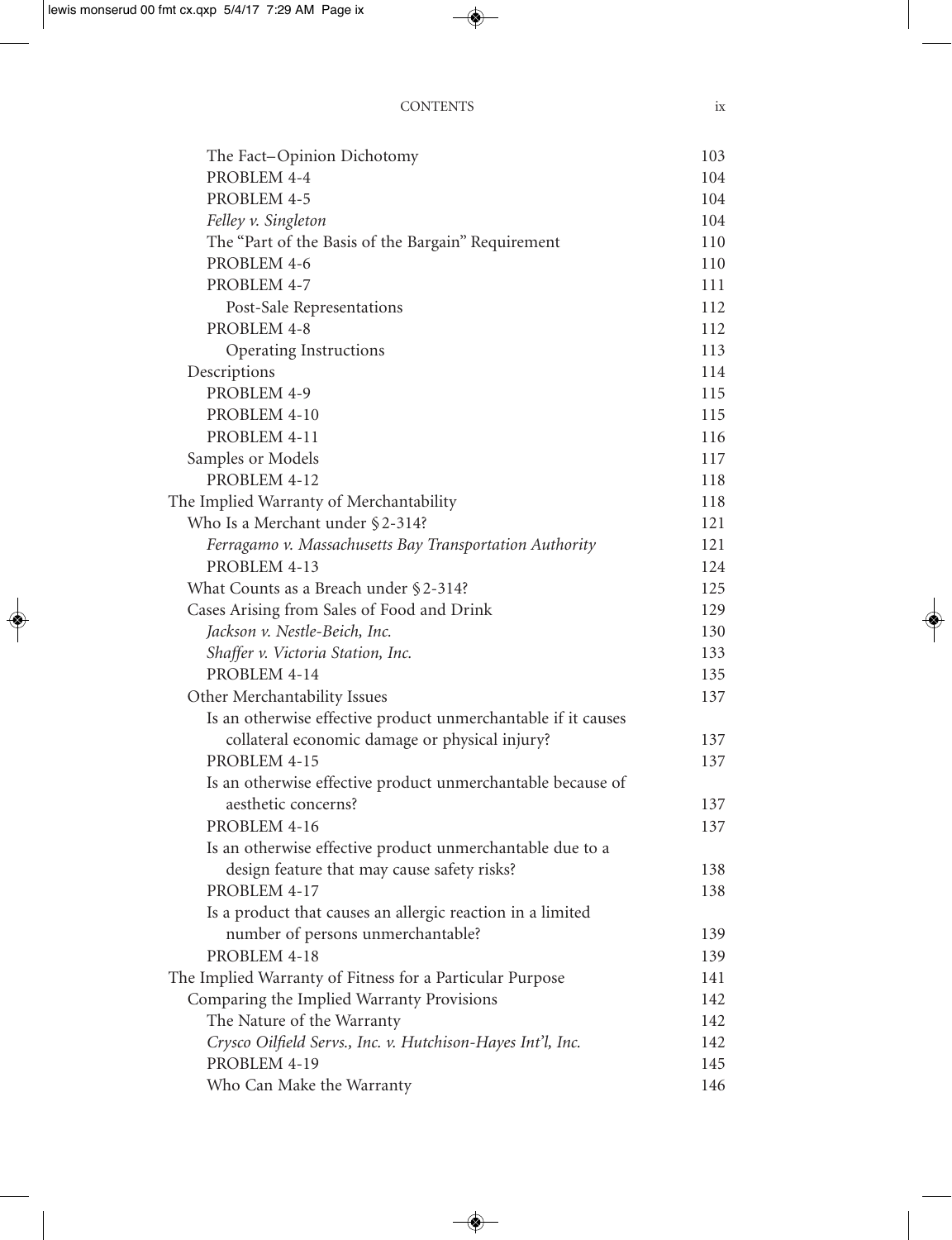| <b>CONTENTS</b> |
|-----------------|
|                 |

| PROBLEM 4-20                                                     | 146 |
|------------------------------------------------------------------|-----|
| Comparing the Implied Warranty of Fitness for Particular Purpose |     |
| and Express Warranties                                           | 146 |
| PROBLEM 4-21                                                     | 146 |
| Chapter $5 \cdot$ Disclaimers and Limitations of Remedies        | 149 |
| Disclaiming Express Warranties                                   | 149 |
| Wenner v. Gulf Oil Corporation                                   | 150 |
| U.S. Fibres, Inc. v. Proctor & Schwartz, Inc.                    | 152 |
| PROBLEM 5-1                                                      | 154 |
| Disclaimers and the Parol Evidence Rule                          | 155 |
| PROBLEM 5-2                                                      | 155 |
| Disclaiming Implied Warranties                                   | 156 |
| Specific Requirements $$2-316(2)$                                | 157 |
| Content                                                          | 157 |
| Form                                                             | 158 |
| PROBLEM 5-3                                                      | 158 |
| Hartman v. Jensen's Inc.                                         | 158 |
| Effect of Actual Knowledge of Disclaimer Where                   |     |
| Conspicuousness Requirement Is Not Met                           | 159 |
| Effect of Disclaimers Made after the Sale Is Completed           |     |
| (Post-Sale Disclaimers)                                          | 160 |
| Other Ways to Disclaim Implied Warranties - § 2-316(3)           | 161 |
| "As Is" or Other Similar Language                                | 161 |
| PROBLEM 5-4                                                      | 161 |
| PROBLEM 5-5                                                      | 162 |
| Lumber Mutual Ins. Co. v. Clarklift of Detroit, Inc.             | 162 |
| Buyer's Inspection of the Goods                                  | 165 |
| PROBLEM 5-6                                                      | 166 |
| Course of Dealing, Course of Performance, Usage of Trade         | 167 |
| U.S. Aprons, Inc. v. R-Five, Inc.                                | 168 |
| <b>Limiting Available Remedies</b>                               | 171 |
| PROBLEM 5-7                                                      | 172 |
| PROBLEM 5-8                                                      | 174 |
| <b>Excluding Consequential Damages</b>                           | 175 |
| PROBLEM 5-9                                                      | 177 |
| PROBLEM 5-10                                                     | 177 |
| PROBLEM 5-11                                                     | 178 |
| PROBLEM 5-12                                                     | 178 |
| PROBLEM 5-13                                                     | 179 |
| Reading the Provisions of §2-719 Together—An Interesting Issue   | 179 |
| Pierce v. Catalina Yachts, Inc.                                  | 180 |
| PROBLEM 5-14                                                     | 184 |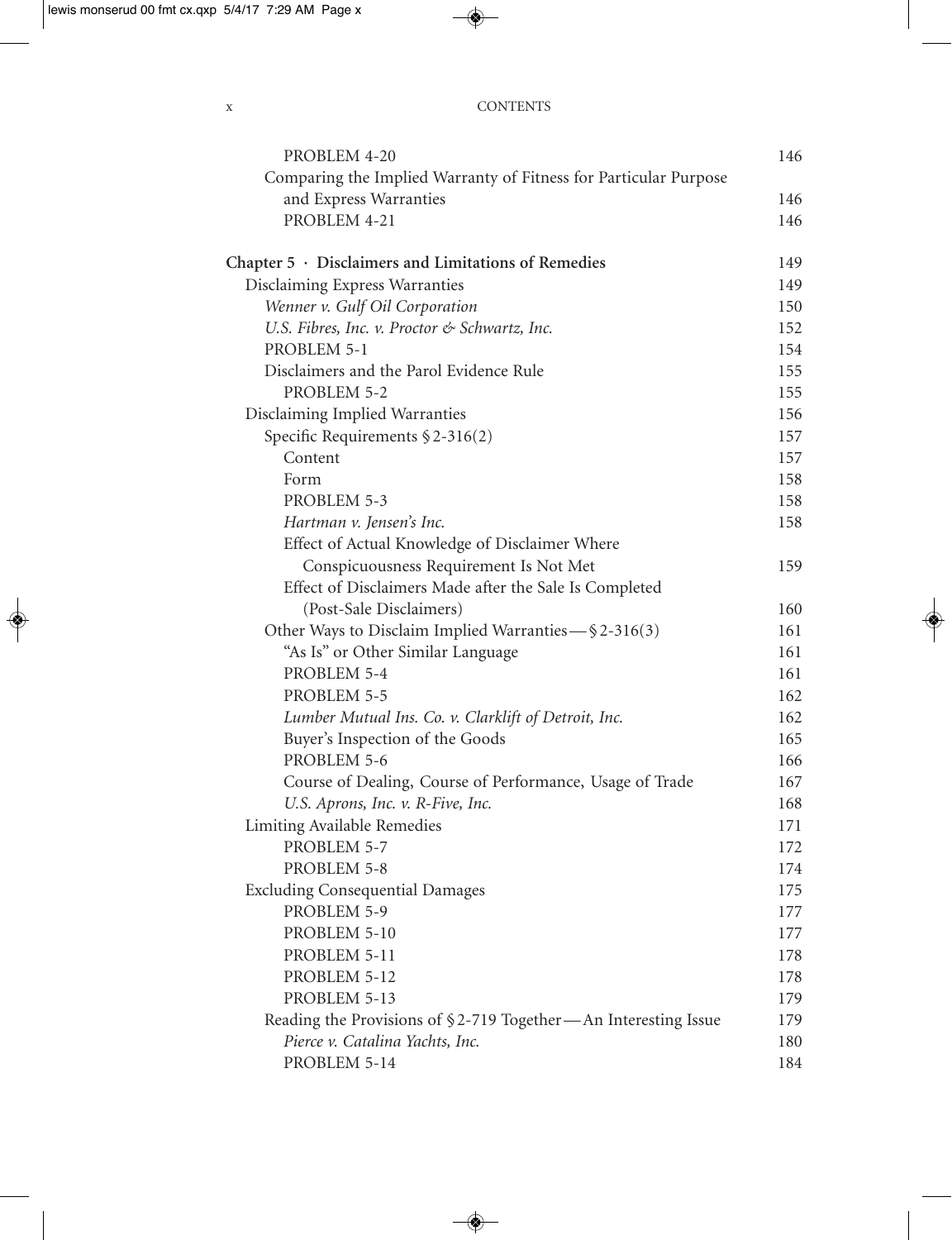| <b>CONTENTS</b> |  |
|-----------------|--|
|                 |  |

| Chapter $6 \cdot$ Privity, Notice, Statute of Limitations, and the Emergence of |     |
|---------------------------------------------------------------------------------|-----|
| <b>Strict Tort Liability</b>                                                    | 185 |
| Privity                                                                         | 185 |
| Vertical Privity                                                                | 185 |
| PROBLEM 6-1                                                                     | 186 |
| Horizontal Privity                                                              | 186 |
| PROBLEM 6-2                                                                     | 187 |
| Notice                                                                          | 188 |
| Notice as a Condition Precedent                                                 | 189 |
| Who Must Give Notice Under $$2-607(3)(a)$ ?                                     | 190 |
| The Buyer                                                                       | 190 |
| Third Party Beneficiaries of Warranties                                         | 191 |
| To Whom Must Notice Be Given?                                                   | 192 |
| Ace American Ins. Co v. Fountain Powerboats, Inc.                               | 192 |
| Timeliness                                                                      | 195 |
| Hebron v. American Isuzu Motors, Inc.                                           | 195 |
| Maybank v. S. S. Kresge Co.                                                     | 197 |
| PROBLEM 6-3                                                                     | 201 |
| Form of Notice                                                                  | 202 |
| Sufficiency of the Notice                                                       | 202 |
| Peavey Electronics Corp. v. Baan U.S.A., Inc.                                   | 203 |
| Delano Growers' Co-op. Winery v. Supreme Wine Co., Inc.                         | 206 |
| PROBLEM 6-4                                                                     | 209 |
| <b>Statute of Limitations</b>                                                   | 210 |
| PROBLEM 6-5                                                                     | 211 |
| PROBLEM 6-6                                                                     | 211 |
| PROBLEM 6-7                                                                     | 212 |
| Warranties That Explicitly Extend to Future Performance                         | 212 |
| When Does the Exception in $\S 2-725(2)$ Apply?                                 | 212 |
| Selzer v. Brunsell Bros., Ltd.                                                  | 213 |
| How Does It Work?                                                               | 216 |
| PROBLEM 6-8                                                                     | 216 |
| PROBLEM 6-9                                                                     | 217 |
| Warranties Explicitly Extending to Future Performance v.                        |     |
| Promises to Repair                                                              | 217 |
| Joswick v. Chesapeake Mobile Homes, Inc.                                        | 218 |
| PROBLEM 6-10                                                                    | 222 |
| Tolling & Estoppel                                                              | 223 |
| City of Bedford v. James Leffel & Co.                                           | 224 |
| PROBLEM 6-11                                                                    | 226 |
| A Special Case: Action for Indemnification                                      | 228 |
| Electric Insurance Co. v. Freudenberg-NOK, Gen. Partnership                     | 228 |
| PROBLEM 6-12                                                                    | 233 |
| The Emergence of Strict Tort Liability                                          | 234 |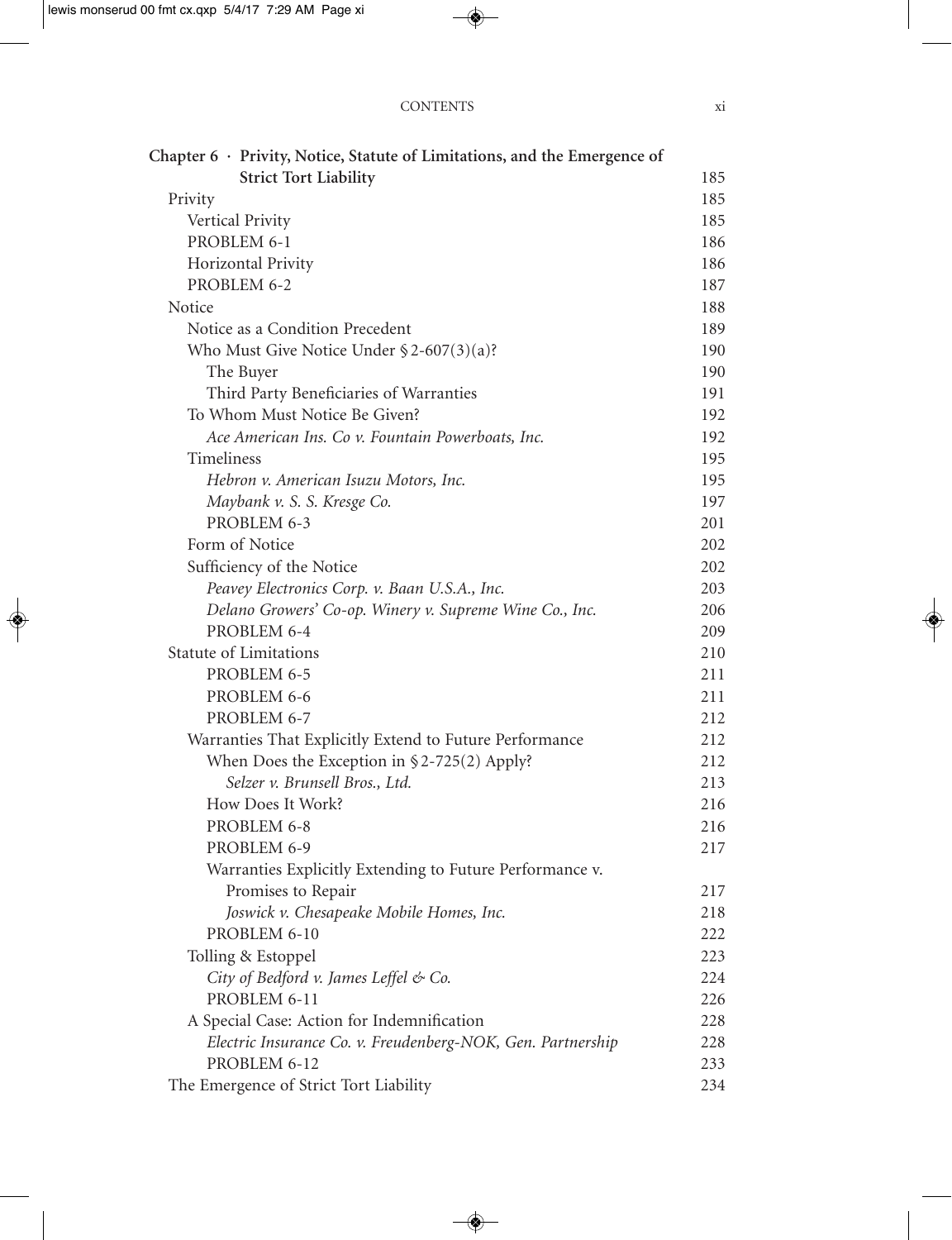| X11 | <b>CONTENTS</b> |
|-----|-----------------|
|     |                 |

| The Differences between Strict Tort Liability and Warranties<br>An Update on Privity | 240<br>240 |
|--------------------------------------------------------------------------------------|------------|
|                                                                                      |            |
|                                                                                      |            |
| Damages: The Economic Loss Rule:                                                     | 241        |
| A Research Outline                                                                   | 243        |
| Comparison Chart                                                                     | 244        |
| Chapter 7 · The Magnuson-Moss Warranty Act                                           | 245        |
| Scope                                                                                | 246        |
| "Consumer Product"                                                                   | 246        |
| PROBLEM 7-1                                                                          | 248        |
| "Consumer"                                                                           | 248        |
| PROBLEM 7-2                                                                          | 248        |
| "Warrantor"                                                                          | 249        |
| "Written Warranty"                                                                   | 250        |
| PROBLEM 7-3                                                                          | 251        |
| PROBLEM 7-4                                                                          | 252        |
| Disclosure Requirements                                                              | 253        |
| Must Designate Full or Limited                                                       | 253        |
| Federal Standards for a Full Warranty                                                | 253        |
| PROBLEM 7-5                                                                          | 255        |
| PROBLEM 7-6                                                                          | 255        |
| Other Required Disclosures                                                           | 255        |
| PROBLEM 7-7                                                                          | 256        |
| Disclaimers of Implied Warranties Prohibited                                         | 257        |
| PROBLEM 7-8                                                                          | 258        |
| PROBLEM 7-9                                                                          | 259        |
| The Cause of Action under the Act                                                    | 259        |
| Troutman v. Pierce, Inc.                                                             | 261        |
| Chapter $8 \cdot$ Delivery Obligations and Risk of Loss                              | 265        |
| PROBLEM 8-1                                                                          | 267        |
| Risk of Loss                                                                         | 268        |
| Where There Is No Breach                                                             | 268        |
| PROBLEM 8-2                                                                          | 270        |
| Goods to Be Shipped                                                                  | 271        |
| PROBLEM 8-3                                                                          | 272        |
| PROBLEM 8-4                                                                          | 273        |
| PROBLEM 8-5                                                                          | 274        |
| Where There Is a Breach                                                              | 275        |
| PROBLEM 8-6                                                                          | 276        |
| PROBLEM 8-7                                                                          | 276        |
| PROBLEM 8-8                                                                          | 277        |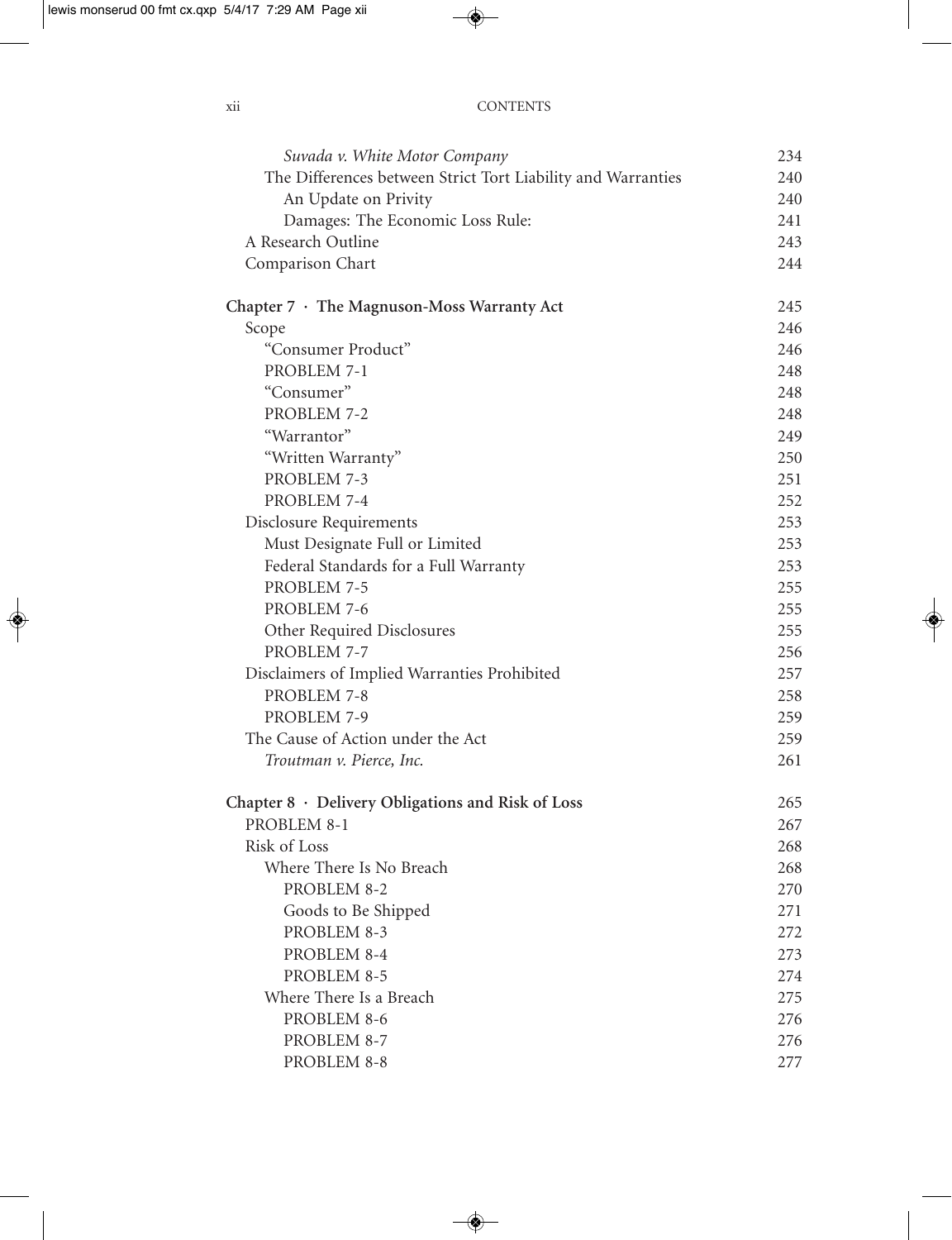|--|

| Chapter 9 · Performance Obligations                          | 279 |  |
|--------------------------------------------------------------|-----|--|
| The Obligation of Perfect Tender and Buyer's Right to Reject | 280 |  |
| Moulton Cavity & Mold, Inc. v. Lyn-Flex Indus., Inc.         |     |  |
| PROBLEM 9-1                                                  |     |  |
| PROBLEM 9-2                                                  | 286 |  |
| Making a Rightful Rejection                                  | 290 |  |
| Timeliness and Form of Notification                          | 290 |  |
| Miron v. Yonkers Raceway, Inc. & Saul Finkelstein            | 291 |  |
| PROBLEM 9-3                                                  | 294 |  |
| PROBLEM 9-4                                                  | 295 |  |
| The Seller's Right to Cure                                   | 296 |  |
| PROBLEM 9-5                                                  | 297 |  |
| Wilson v. Scampoli                                           | 298 |  |
| PROBLEM 9-6                                                  | 300 |  |
| Obligations of Care and Disposition of Rejected Goods        | 301 |  |
| PROBLEM 9-7                                                  | 303 |  |
| PROBLEM 9-8                                                  | 303 |  |
| PROBLEM 9-9                                                  | 303 |  |
| Buyer's Acceptance and Its Consequences                      | 304 |  |
| PROBLEM 9-10                                                 | 306 |  |
| PROBLEM 9-11                                                 | 306 |  |
| PROBLEM 9-12                                                 | 306 |  |
| Buyer's Right to Revocation of Acceptance                    | 308 |  |
| Robert J. Fortin v. Ox-Bow Marina, Inc.                      | 310 |  |
| PROBLEM 9-13                                                 | 315 |  |
| The Law Pertaining to Installment Sales                      | 319 |  |
| Graulich Caterer, Inc. v. Hans Holterbosch                   | 320 |  |
| PROBLEM 9-14                                                 | 325 |  |
| PROBLEM 9-15                                                 | 326 |  |
| Insecurity, Requests for Assurance, and Repudiation          | 326 |  |
| PROBLEM 9-16                                                 | 328 |  |
| PROBLEM 9-17                                                 | 330 |  |
| Remedies                                                     | 331 |  |
| Chapter $10 \cdot$ Seller's Remedies                         | 333 |  |
| Seller's Remedies Generally                                  | 333 |  |
| Action for the Price                                         | 334 |  |
| PROBLEM 10-1                                                 | 335 |  |
| PROBLEM 10-2                                                 | 336 |  |
| PROBLEM 10-3                                                 | 336 |  |
| PROBLEM 10-4                                                 | 337 |  |
| PROBLEM 10-5                                                 | 337 |  |
| Resale and Market Price/Contract Price Differential          | 337 |  |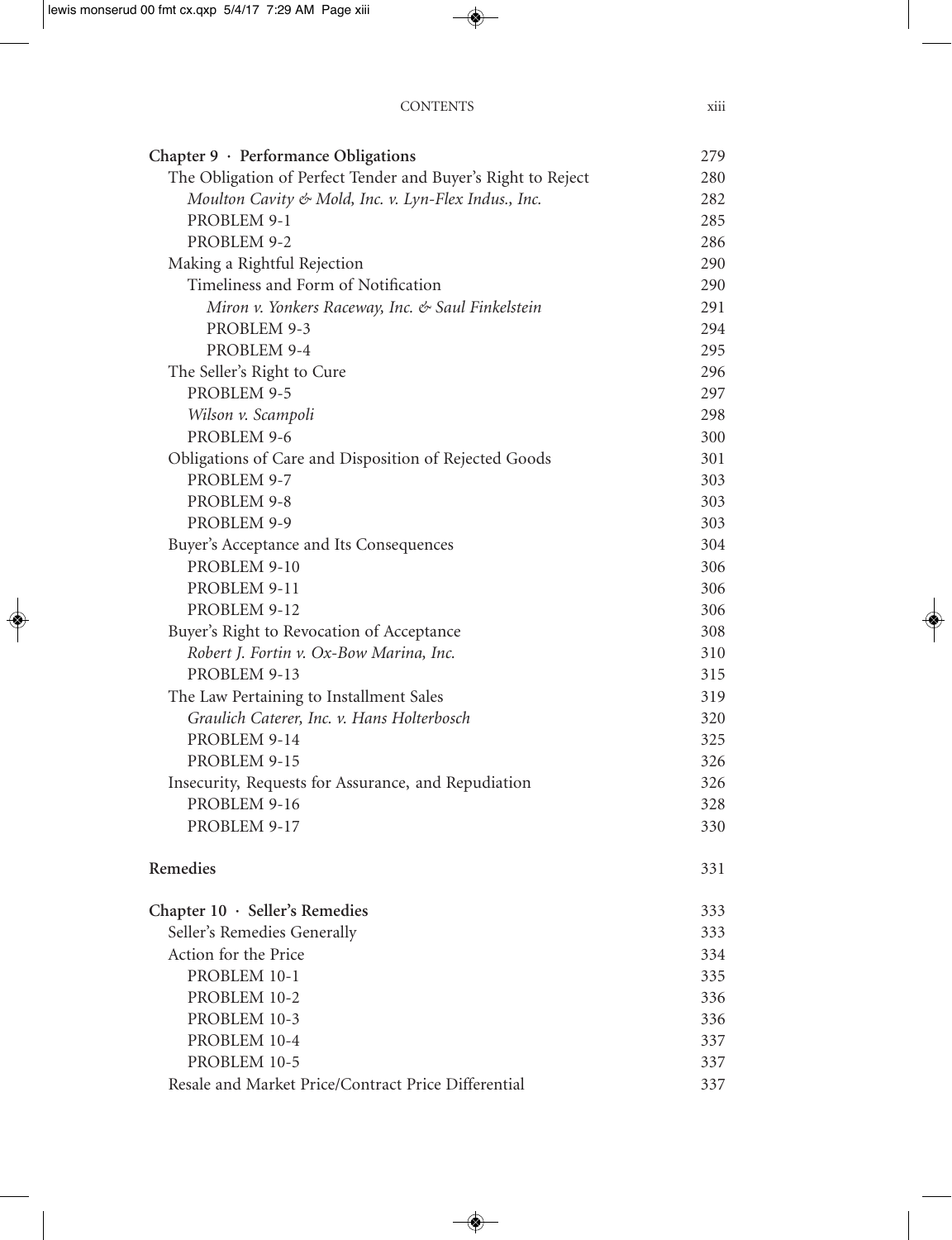| Sprague v. Sumitomo Forestry Co.                                       | 341 |
|------------------------------------------------------------------------|-----|
| Cole v. Melvin                                                         | 345 |
| PROBLEM 10-6                                                           | 347 |
| PROBLEM 10-7                                                           | 348 |
| PROBLEM 10-8                                                           | 348 |
| PROBLEM 10-9                                                           | 348 |
| Damages for Lost Volume Sellers and Unfinished Goods                   | 349 |
| PROBLEM 10-10                                                          | 350 |
| PROBLEM 10-11                                                          | 351 |
| PROBLEM 10-12                                                          | 352 |
| Seller's Remedies on Buyer's Insolvency                                | 352 |
| PROBLEM 10-13                                                          | 354 |
| PROBLEM 10-14                                                          | 355 |
| PROBLEM 10-15                                                          | 355 |
| Chapter 11 · Buyer's Remedies                                          | 357 |
| Specific Performance and Replevin                                      | 359 |
| PROBLEM 11-1                                                           | 360 |
| PROBLEM 11-2                                                           | 360 |
| Cover and Market Price/Contract Price Differential                     | 361 |
| Dangerfield v. Markel                                                  | 364 |
| PROBLEM 11-3                                                           | 368 |
| PROBLEM 11-4                                                           | 369 |
| PROBLEM 11-5                                                           | 369 |
| TexPar Energy, Inc. v. Murphy Oil U.S.A., Inc.                         | 370 |
| PROBLEM 11-6                                                           | 373 |
| PROBLEM 11-7                                                           | 373 |
| PROBLEM 11-8                                                           | 374 |
| Buyer's Claims for Direct Damages When an Accepted Tender Is           |     |
| Non-Conforming                                                         | 375 |
| Buyer's Claims for Incidental and Consequential Damages                | 377 |
| PROBLEM 11-9                                                           | 378 |
| PROBLEM 11-10                                                          | 379 |
| PROBLEM 11-11                                                          | 379 |
| Liquidated Damage Clauses and the Breaching Buyer's Restitution Rights | 379 |
| Neri v. Retail Marine Corp.                                            | 381 |
| PROBLEM 11-12                                                          | 383 |
| PROBLEM 11-13                                                          | 383 |
| PROBLEM 11-14                                                          | 384 |
| The Rejecting/Revoking Buyer's Security Interest in Goods in His or    |     |
| Her Possession                                                         | 384 |
| PROBLEM 11-15                                                          | 385 |
| PROBLEM 11-16                                                          | 385 |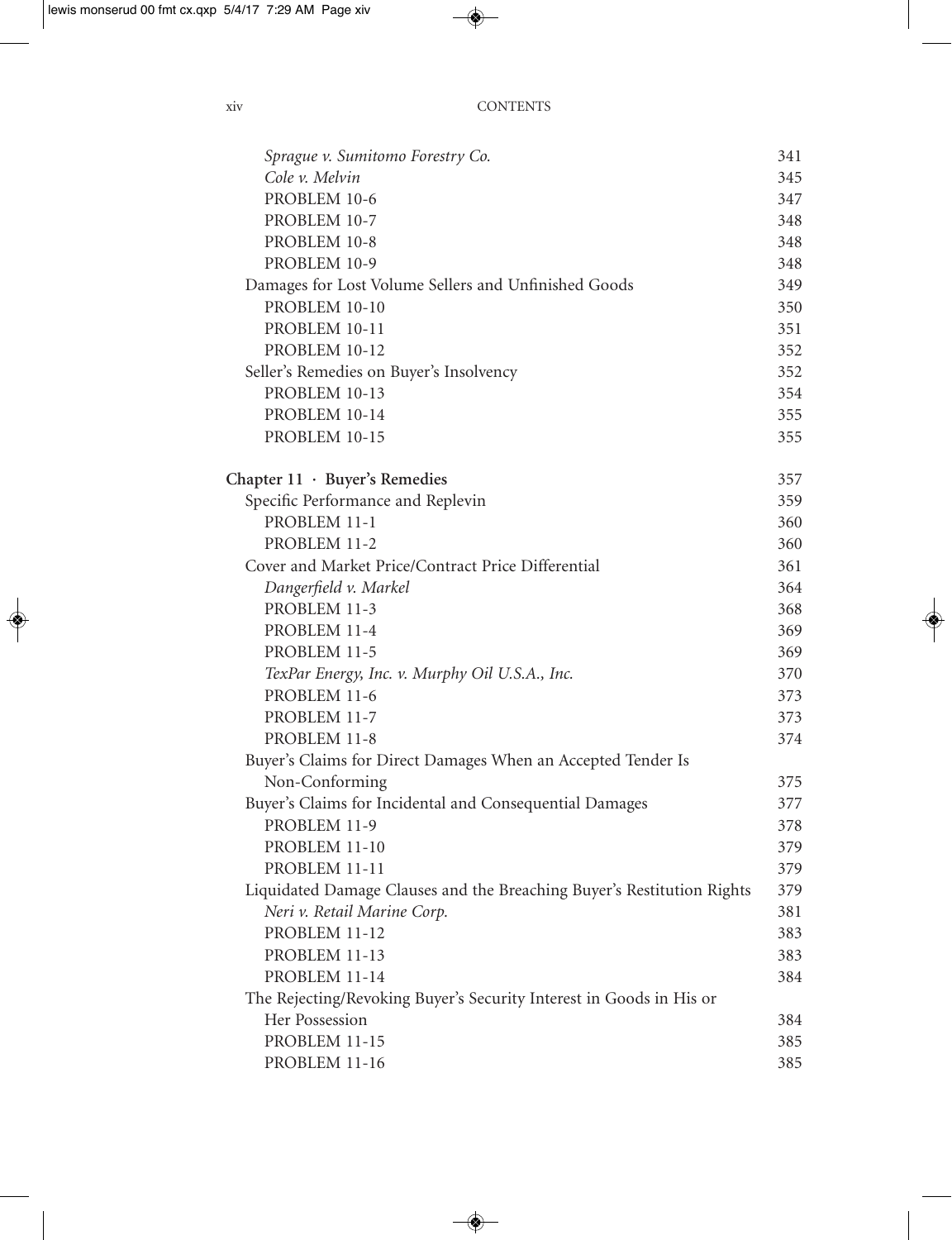| <b>CONTENTS</b> |  |  |
|-----------------|--|--|
|-----------------|--|--|

| Chapter $12 \cdot$ An Introduction to the United Nations Convention on |     |
|------------------------------------------------------------------------|-----|
| Contracts for the International Sale of Goods                          | 387 |
| Scope                                                                  | 389 |
| PROBLEM 12-1                                                           | 390 |
| Formation/The Terms of the Contract/Enforceability                     | 391 |
| PROBLEM 12-2                                                           | 393 |
| The Parol Evidence Rule                                                | 394 |
| Rules on Delivery/Risk of Loss or Damage                               | 395 |
| PROBLEM 12-3                                                           | 397 |
| Seller's Performance Obligations                                       | 398 |
| Breach/Avoidance/Restitution                                           | 400 |
| PROBLEM 12-4                                                           | 402 |
| Seller's Remedies/Buyer's Remedies                                     | 403 |
| PROBLEM 12-5                                                           | 405 |
| PROBLEM 12-6                                                           | 406 |
| Appendix $1 \cdot$ The Gapfillers                                      | 409 |
| Appendix 2 · Magnuson-Moss Warranty Act and Regulations                | 413 |
| Magnuson-Moss Warranty Act, 15 U.S.C.A. §§ 2301-2312                   | 413 |
| Federal Trade Commission Rules, Regulations, Statements, and           |     |
| Interpretations Under the Magnuson-Moss Warranty Act,                  |     |
| C.F.R. Parts 700-703                                                   | 426 |
| Appendix 3 · Nevada Revised Statutes Chapter 104, Uniform Commercial   |     |
| Code-Original Articles                                                 | 449 |
| Table of Statutory Materials and Related Authorities                   | 501 |
| <b>Table of Cases</b>                                                  | 507 |
| Index                                                                  | 515 |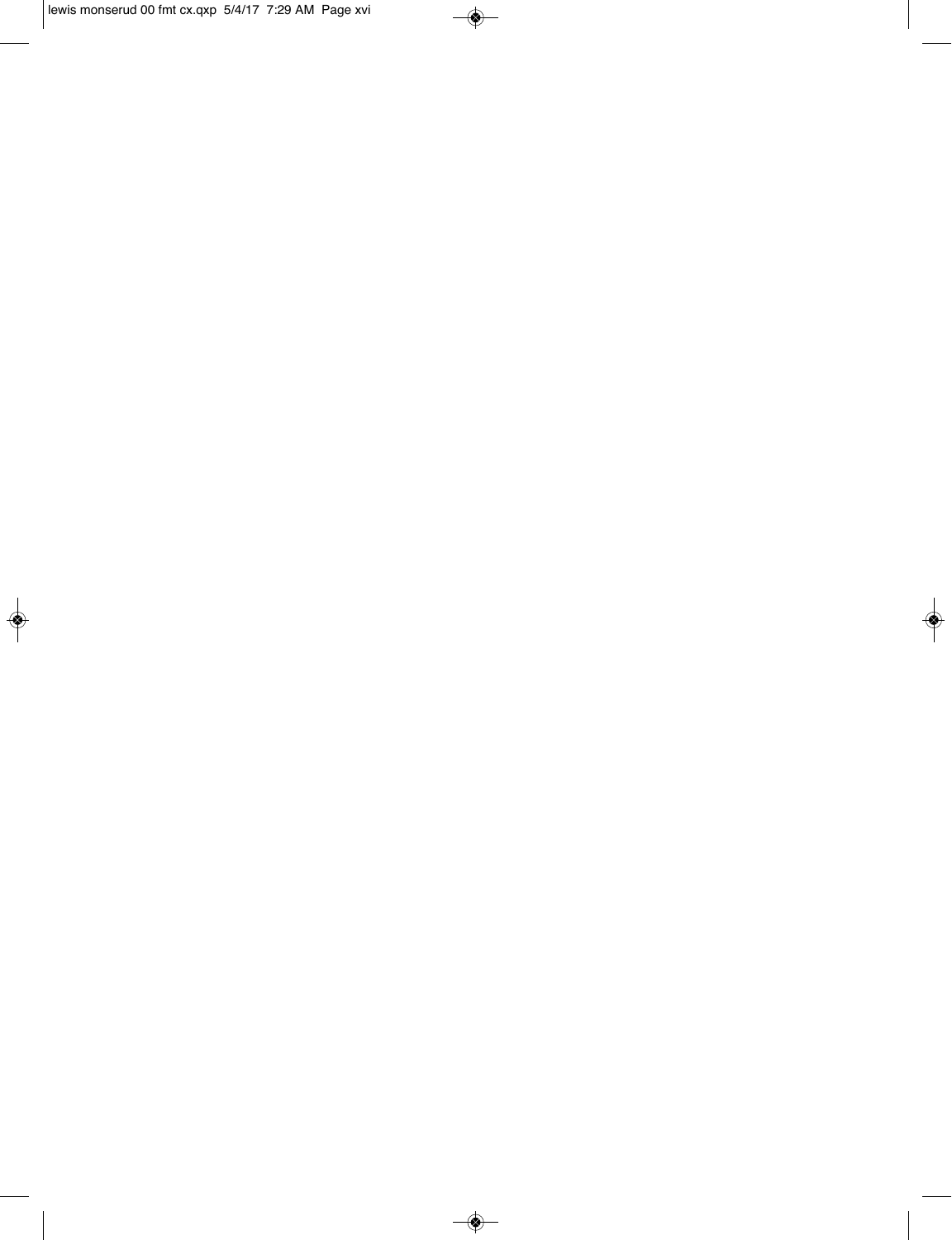### **Preface**

Few authors would put forth a new coursebook without justifications. We, the authors, created this book on Sales to achieve three main purposes. First, we aim to enhance students' skills in interpreting and applying statutes. Second, we want to assist students in their preparations for bar examinations. Third, we believe that this book can help to prepare students for entry level law practice in commercial and consumer law. We will elaborate slightly on each purpose.

Statutory law is pervasive. Whatever field of practice a lawyer chooses, it will be virtually impossible to avoid statutory law, state and federal, often implemented through regulations. We believe that competence in the arts of interpreting and applying statutes to fresh fact patterns is fundamental to any practice of law. First year courses in law school often focus on the art of reading case law, a worthwhile pursuit. But, given the vastness of statutory law in our current environment, we believe that particular stress should be placed on interpreting and applying statutes whenever statute-based law is the core of a course. This book features placement of the statutory language required for the solution of problems near to the text of the problems, thereby inducing every student to study the statutory text, often with accompanying comments, in the process of problem solving. Additionally, the entire texts of Articles 1 and 2 of the Uniform Commercial Code (Nevada version) are contained in an appendix. Therefore, the student who methodically works through this book should certainly gain strength in the arts of interpreting and applying statutory law for solving problems.

As to preparation for bar examinations, it is no secret that the law of Sales is heavily tested on the multi-state bar examination as part of Contract law. Additionally, many essay questions in various jurisdictions trigger the applicability of Article 2 on Sales. While this book is not intended to displace the high intensity bar preparation courses often taken in the weeks immediately preceding the examinations, the foundation laid by thoughtfully working through this book should make any further preparations more readily comprehensible and efficient. Any student who seriously works through this book should gain confidence in his or her ability to master the law of Sales. While this book does not cover every concept and rule embodied in Article 2, we believe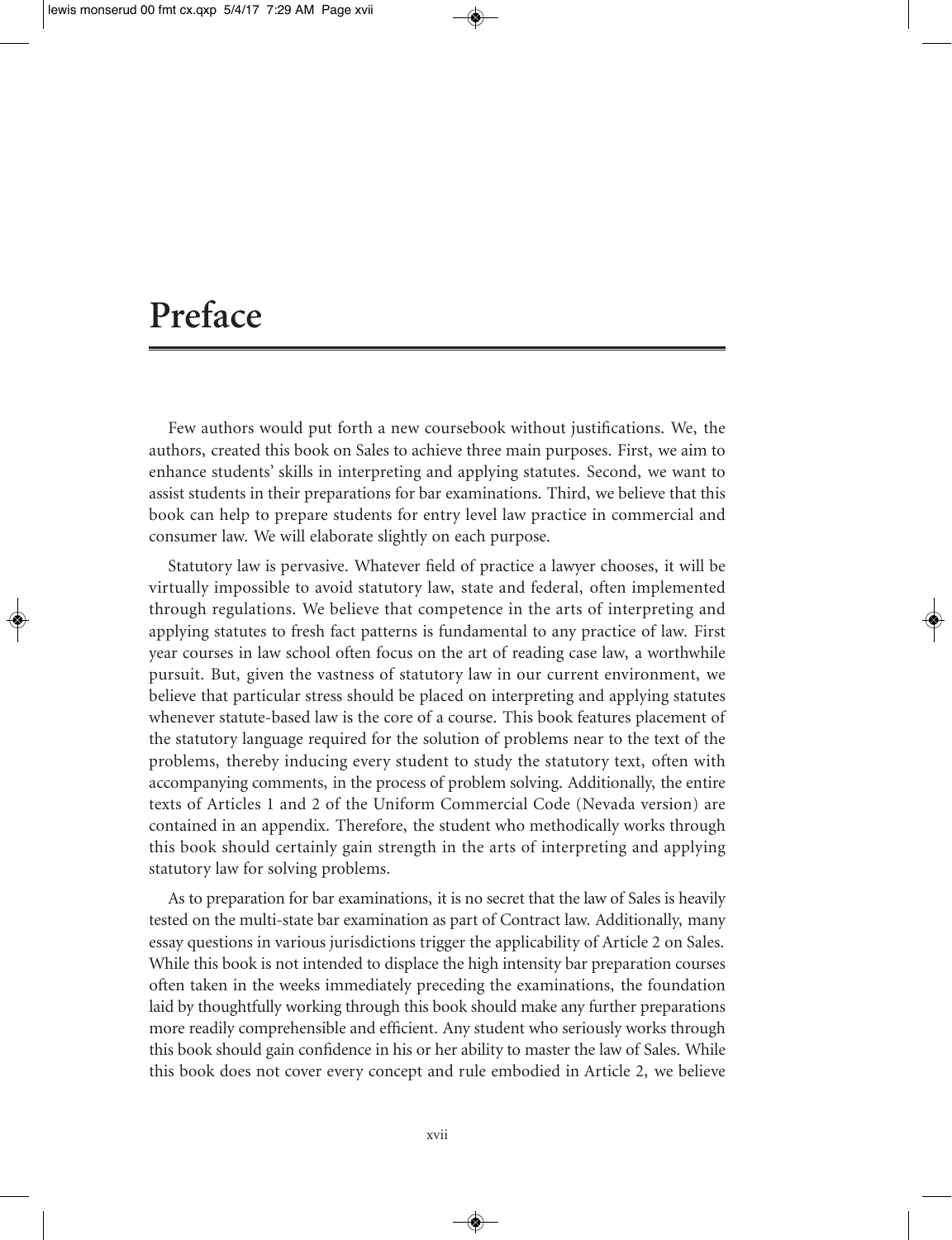that we have covered everything that is reasonably required for bar preparation, assuming a reasonably solid grounding in Contracts.

Entering law practice in a firm or as a solo practitioner or as corporate counsel can land any young practitioner in a thicket of issues from which the right path out might seem difficult or impossible to discern. Depending on the nature of the practice, any number of law school courses might prove valuable; however, some knowledge of the law of Sales will be helpful in a variety of practice areas. Anyone entering into civil litigation will likely encounter issues arising from a sale of goods. Anyone taking on tort cases may soon discover issues arising from sales of defective goods. A transactional lawyer will find that asset sales may involve sales of goods as well as interests in real estate and intangibles. Trillions of dollars are annually spent on consumer goods. Advising consumers on their rights, when goods do not meet expectations, takes a lawyer immediately into the law of Sales.

As is no doubt apparent from the foregoing paragraphs, a pedagogical assumption underlies this course book. The assumption is that classroom time should be mainly devoted to dialogue—led by the professor—focusing on the best way to solve any given problem based on the pertinent text. This book is not intended as a basis for a lecture course. Since the assumption underlying this book is the value of dialogue in the classroom, self-discipline on the part of the student in preparation for class is vital. We suggest that in addition to any margin notes, a student should keep a notebook with his or her proposed solution to each problem (problems often have multiple parts) and hopefully the student can complete or enhance these notes during or after class. Without serious engagement in the task of problem solving based upon the statutory text and comments, the book will not prove very helpful to learning the law of Sales. Caution: many problems have definite text-based answers; however, some have been written to be open-ended so that the best answer will be "probably" or "maybe" or "let the fact finder decide." As in many facets of life, certainty in proposing a solution is not always justified. In such cases, the statute simply draws the student or lawyer to the precise issues that may require resolution in court.

Case reports have been included, but have been heavily edited. The cases chosen tend to flesh out the meaning of statutory language where is it vague or open-ended or to illustrate the application of a text to challenging facts. We do not encourage any student to by-pass or brush off the cases, but we think case discussion in class with rare exception—should not include lengthy case analysis as in first year classes. In most instances, the edited opinions we have included have one or two main points that can be extracted. We suggest that notes on the key points made by the cases, rather than traditional full-blown case briefs, should be adequate.

As you begin your journey through this book, for ease of use, we call your attention to certain features. The TABLE OF CONTENTS is quite detailed. It will help you discern the path of the course and also help you to re-orient yourself if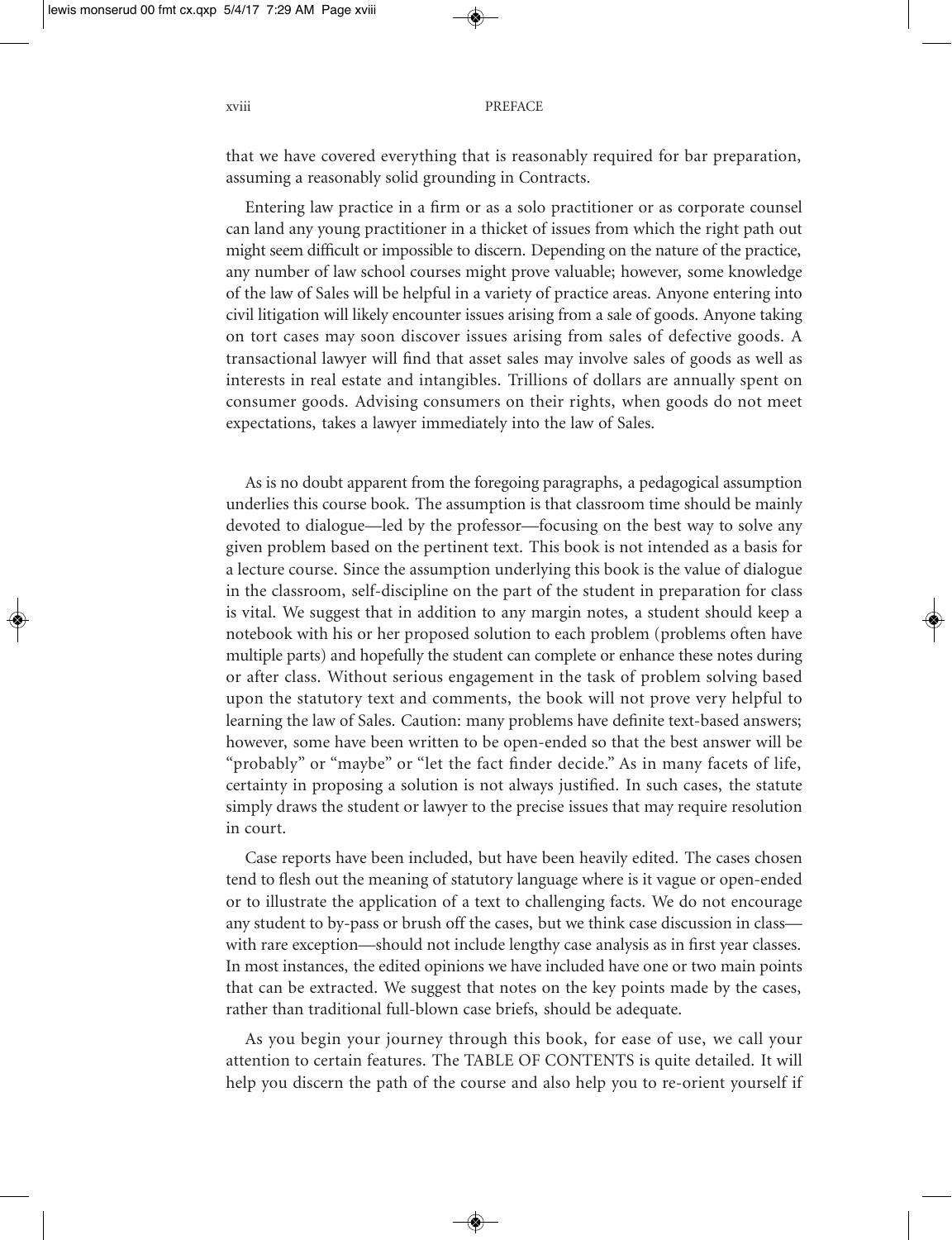you feel lost. You should notice that we have a chapter (Chapter 7) devoted to the Magnuson Moss Warranty Act, a federal law designed to specially help consumers. We have also included a chapter (Chapter 12) that provides an introduction to the Convention on Contracts for the International Sale of Goods. The INDEX near the end of this volume will help you find relevant pages on any given topic and can be valuable for review. As you work through each chapter, the word PROBLEM, which will always be capitalized and in bold print, should naturally draw your attention to the main task at hand. NOTES and QUESTIONS following both PROBLEMS and cases have been inserted to draw attention to main points upon which you should concentrate. QUICK EXPLANATIONS provide information on statutory provisions that will be discussed fully later in the course but are pertinent to the rules or concepts under discussion at the time. UNDERSTAND or REMEMBER are inserted where we have found confusion in our Sales courses, so we use these signals to point out assumptions or distinctions that might otherwise be lost.

We have also included a Table of Cases and, more importantly, a Table of Statutes. The latter will be of immense use to you if you have an open book exam. If you look up any statutory section you desire (the sections are in numerical order), you can find the page where the text of that section is located by looking at the page number in **boldface print** that immediately follows the section identification. The pages that appear *in italics* after the **boldface** page number show you the pages on which the primary focus is a discussion of the section. Any page numbers that follow indicate where the statutory section has otherwise been mentioned or discussed in another context.

In Appendix 3 we have included the entire texts of Articles 1 and 2. We have used the version currently adopted in Nevada for our appendix, largely because Nevada's legislature has chosen gender-neutral language that seems appropriate in our era. Understand that, apart from gender neutrality, the *contents* of both Articles including the phraseology of the rules and concepts—are likely to be exactly the same as in your state's version of the Uniform Commercial Code. Where your state's legislature has adopted any significant non-uniform section, your professor will probably make you aware of it. We have constructed a chart that shows significant non-uniform modifications state by state and section by section. This chart can be found at http://caplaw.com/sites/lewis\_monserud.

No book is a perfect teaching and learning tool, as we are well aware. If you encounter any particular problems, advise your professor. We will be happy to communicate about any perceived difficulties with this book. We invite any professor using this coursebook to contact us anytime. Contact information is in our Teacher's Manual. However, with combined teaching experience of over sixty years, and having each given the text two trial runs with our students, we are confident that this book can enable serious and careful students to achieve the purposes we have articulated.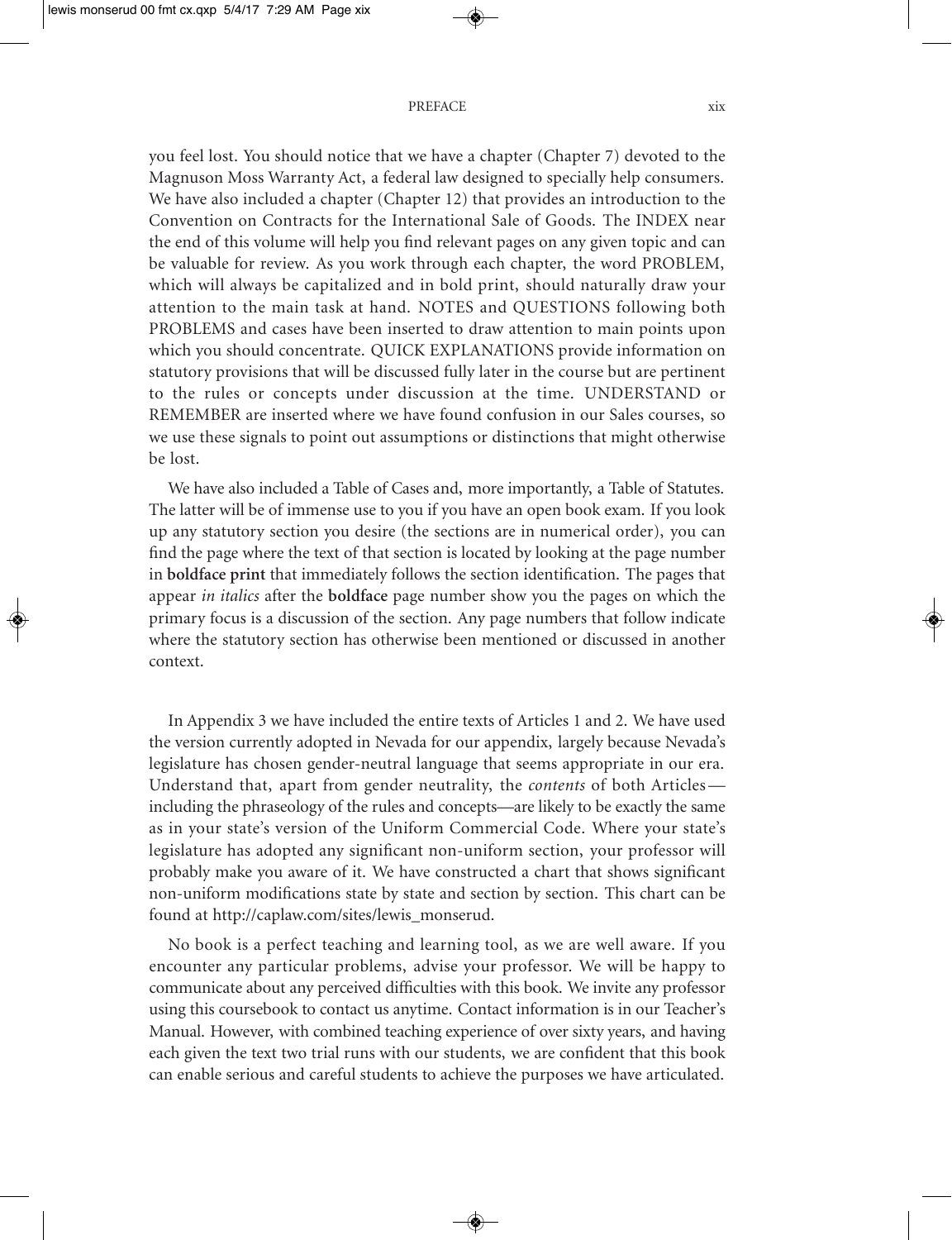We also have sought to add a little levity along the way in the hope that learning the law of Sales will be fun at some points, and perhaps even amusing (depending on your sense of humor and all too often your age). We wish any user well on what will probably be a challenging but worthwhile journey into the law governing Sales of Goods.

> Wayne K. Lewis New England Law | Boston Gary L. Monserud New England Law | Boston March, 2017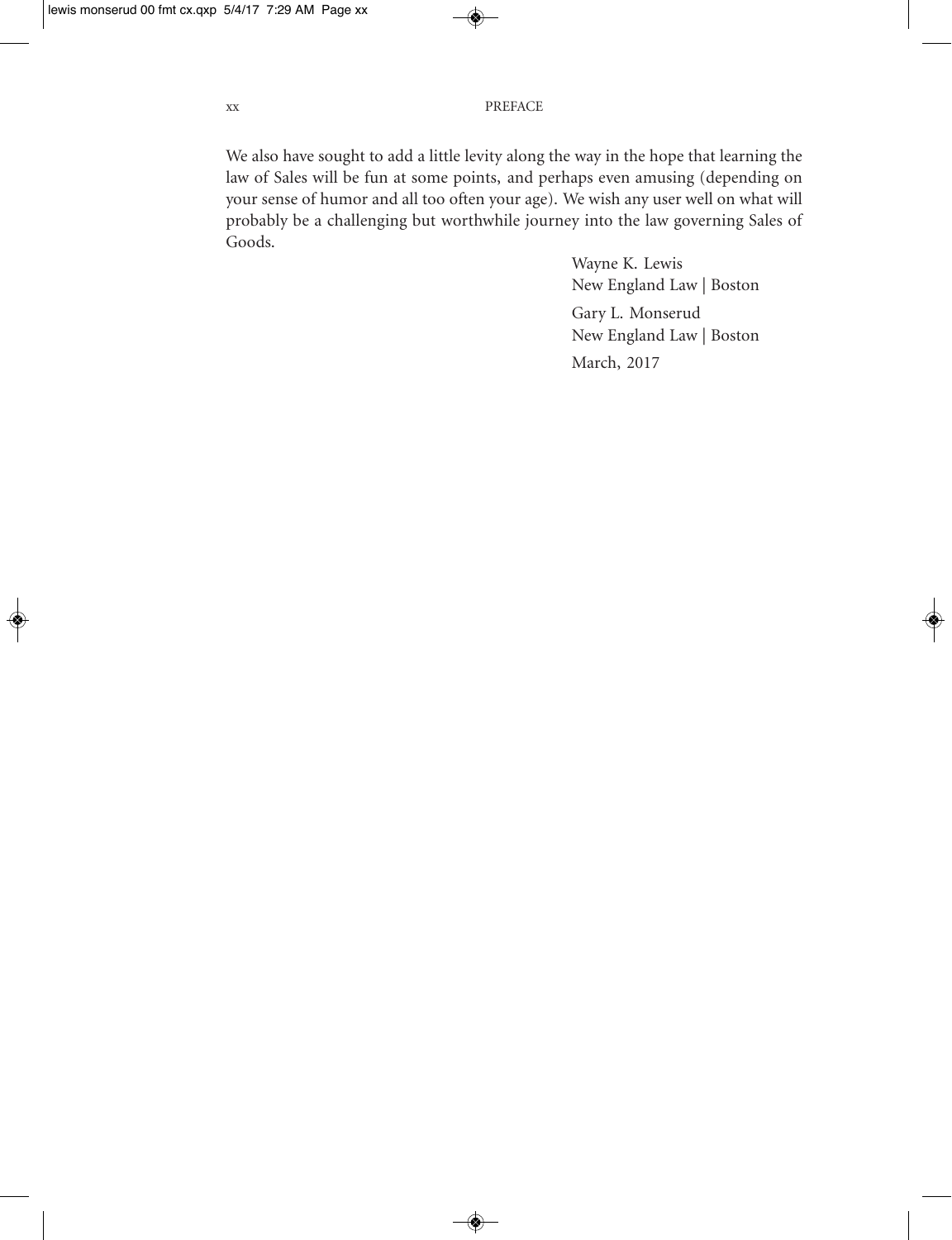### **Acknowledgments**

Our acknowledgments begin with a deep expression of gratitude to our acquisitions editor at Carolina Academic Press, Carol McGeehan. She believed in this project, and she believed in us. She provided constant encouragement, valuable guidance and most of all, an extraordinary opportunity. In the end, her greatest gift to us was a new and lasting friendship.

Also, at Carolina Academic Press, we would like to thank Tim Colton, who was responsible for creating the design format for this work. We think it looks great, and that is largely due to Tim's skills and the experience he brought to this endeavor. In addition to his creative insights, we have a deep appreciation for his patience. We understand that Tim is working towards retirement and feel very fortunate to have had the opportunity to have worked with him. We wish him the best as he enters a world where he will no longer have to cope with members of academia.

We need to acknowledge our debt to Douglas Whaley, Professor Emeritus at the Ohio State University Moritz College of Law. Professor Whaley was a pioneer in the use of the problem method for teaching statute-based commercial law courses. We both used his books in our classrooms for many years and have a great deal of respect for his work. This book builds upon the pedagogy he developed, but introduces some important student-friendly innovations, most significantly the inclusion of the statutory provisions in close proximity to the problems exploring the law; we believe these innovations enhance the teaching and learning experience.

This book could not have been done without the support and resources provided by the New England Law | Boston community. It starts at the top with our Dean John O'Brien and Associate Dean Judi Greenberg. This book was used and honed for two years in the classroom and was provided to students at no cost, or minimum cost, due to the generosity of the administration, which in austere economic times for all law schools, absorbed printing and binding costs. The faculty support staff, Pat Gresham and Janet Chavez, always provided the help we needed in a competent, gracious and friendly manner. Caroline Young, of the IT staff, guided two technically challenged older men through the mysteries and complexities (for us) of a shared drive and word processing issues. Her efforts were invaluable. The library staff, headed by Anne Acton, is always knowledgeable and professional and we especially wish to